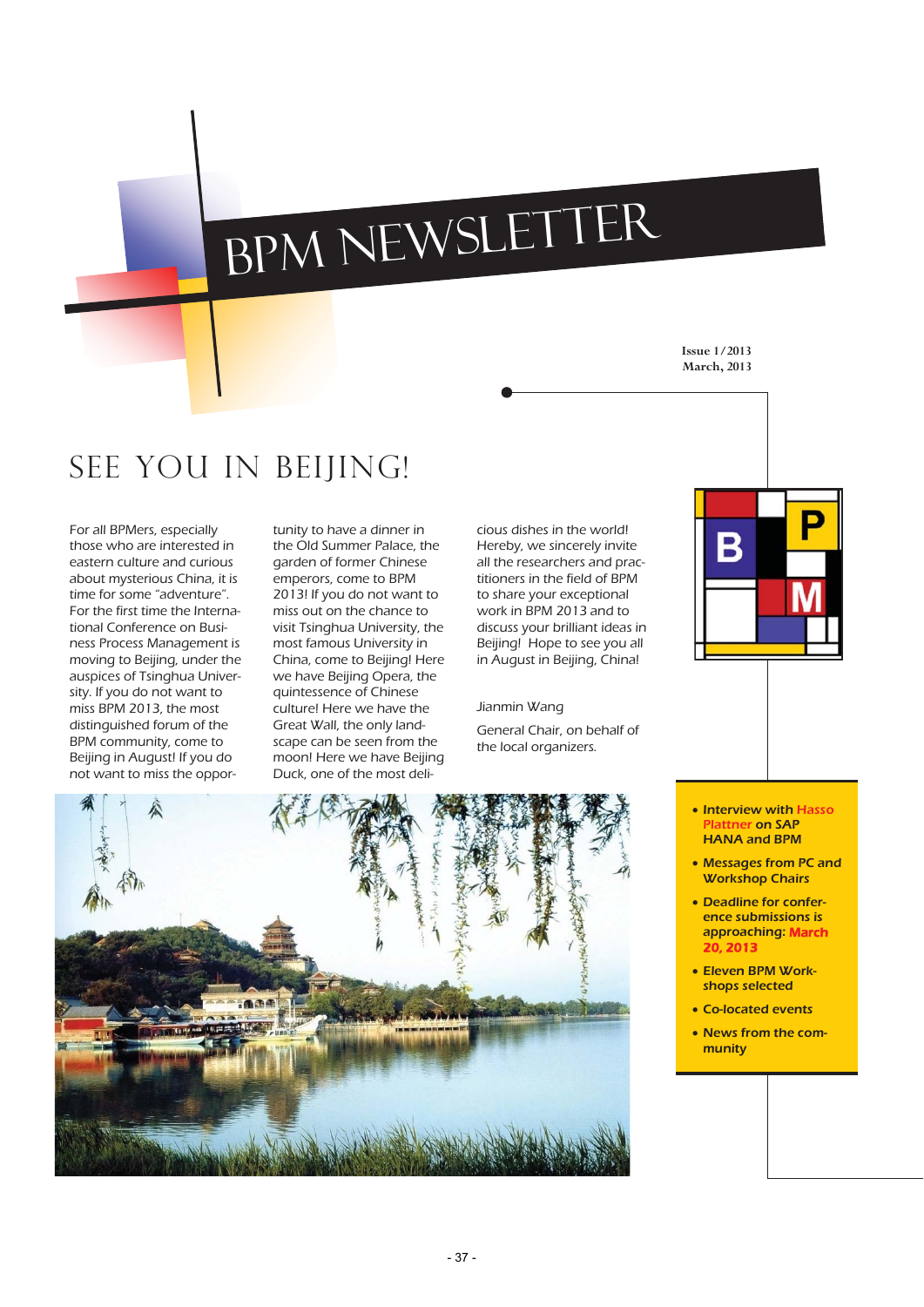#### **BPM N EWSLETTER**

#### **P AGE 2**

# Invitation from the BPM 2013 PC Chairs

Dear fellow BPM researchers and practitioners,

We would like to take this issue of the BPM Newsletter as an opportunity to remind you that the deadline for the submission of research and industry papers to this year's edition of the BPM conference is approaching fast: March 20, 2013.

BPM 2013 is the eleventh edition of the conference, and it covers all aspects of BPM, including theory, models, techniques, architectures, systems, and empirical studies. If you are working on BPM, this is the premier venue to disseminate your work and to get in touch with a lively community, spanning academia as much as indus-

*"the deadline for the submission of research and industry papers to this year's edition of the BPM conference is approaching fast: March 20, 2013"* 

try representatives, and the most renowned experts in the field.

BPM 2013 will take place in Beijing, the capital of China, and it will be the first edition of the BPM conference series in Asia. Organizing the conference in Asia should not be seen as an instrument to call BPM an international conference. Its history already provides enough evidence for this. It is rather a recognition of the quality of the Asian

BPM community and an explicit invitation to contribute to the conference and to actively participate in it.

Looking forward to meeting you all at BPM 2013!

> Florian Daniel, Jianmin Wang, Barbara Weber

(BPM 2013 PC Chairs, bpm2013.tsinghua.edu.cn)



## CO-Located Events

Besides the main BPM conference and the eleven BPM workshops there will be several co-located events:

- The Tenth International Workshop on Web Services and Formal Methods: Formal Aspects of Service-Oriented and Cloud Computing (WS-FM 2013), http:// www.cs.le.ac.uk/events/wsfm13/ index.html
- The First Asia Pacific Conference on Business Process Management (AP-BPM 2013), http:// ise.thss.tsinghua.edu.cn/AP-BPM/
- The Third Chinese Conference on Business Process Management (CBPM 2013), http:// ise.thss.tsinghua.edu.cn/ CBPM2013/
- Annual meeting of the IEEE Task Force on Process Mining, http://www.win.tue.nl/ ieeetfpm/
- x Meeting of the European BPM round table, www.bpmroundtable.eu

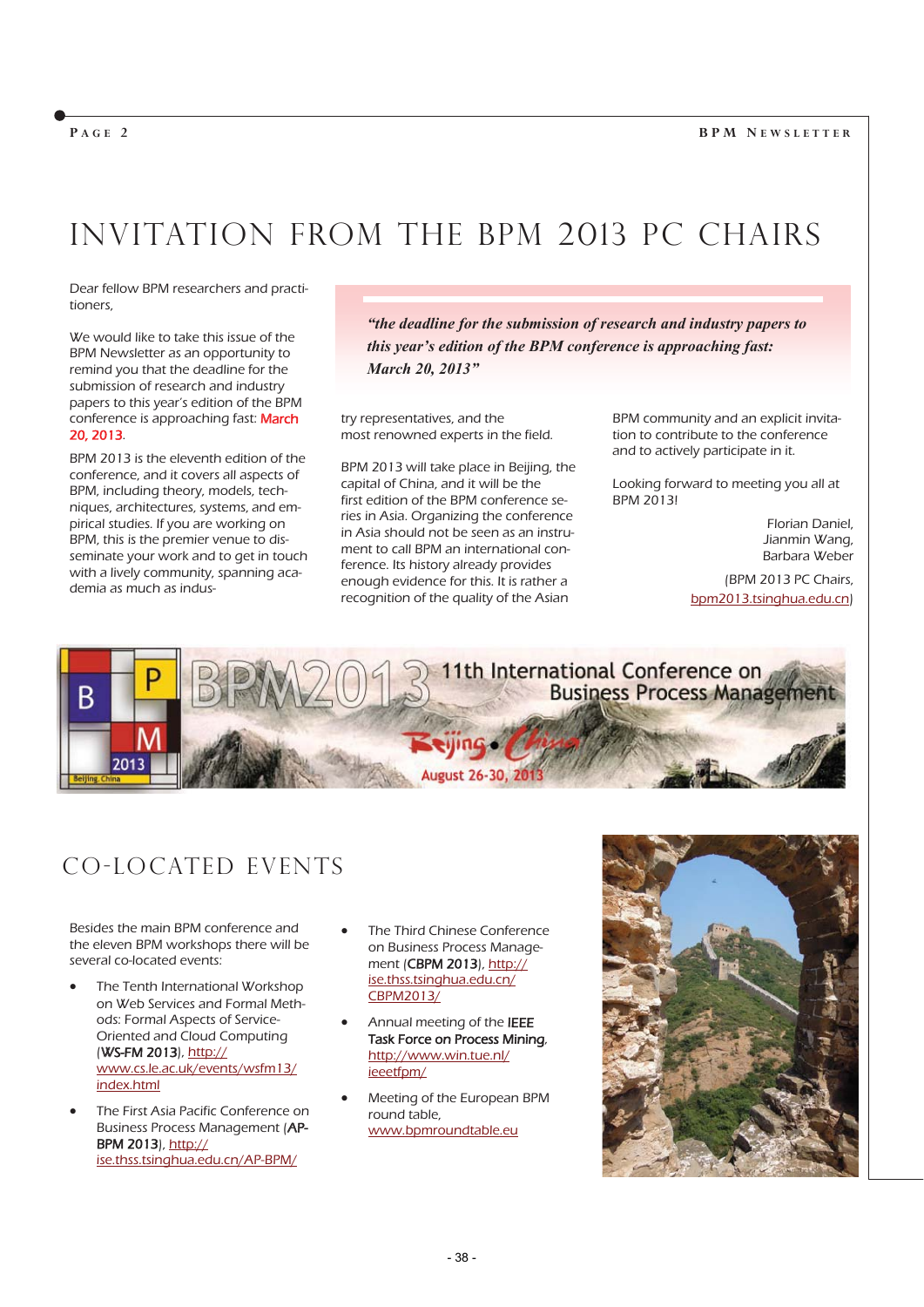### Interview with Hasso Plattner on SAP HANA and BPM

Hasso Plattner, co-founder of SAP AG, was interviewed by Mathias Weske on February 28, 2013

With its HANA in-memory database, SAP has re-invented enterprise software. The BPM Community is curious to learn about the effects of HANA on business processes.

The increased processing speed facilitates new business processes. For instance, investment calculations in an American bank were reduced from

for the result. This is especially important for planning and decision making. Assume you sit with several people from sales, production, and finance to work on a common decision, say, about production mix or capacity planning. You can do what-if analysis on the spot and decide. You have a conversation with IT systems, not fire and forget. A lengthy process chain is somehow condensed to a single, almost synchronous step.



eight hours to 30 seconds. A nightly batch run could be changed to a transactional application with direct feedback to the user. This allows the bank to use an investment opportunity, while it is there. Traditional systems are simply too slow. They would come back with the result only after the window of opportunity has been closed.

#### From a process perspective, what are the changes facilitated by the increased processing speed?

We can call an application several times interactively, rather than wait for hours

Does this also indicate a different role of the user, who now has a more active part in the process?

We as software engineers have shifted business functions from the end user to the back office that the user can not directly access. When I asked my CFO for numbers and a trend calculation in an emerging country, he would respond: next Thursday. But I need the information now. By next Thursday, I have even forgotten I asked the question! We put humans in the center of attention. They can directly interact with the system in their current context,

and get a better feeling for the data. Today, we use the iPad on top of HANA and have live access to finance data.

#### How is the re-design of processes done today?

People see interesting opportunities when they use HANA. They are in charge and have the option to change the way of doing business. What we found really surprising is that workers in a warehouse of a large manufacturer started to create simple reports on their own! Trial and error. They now have a live view of what happens in their warehouse. We did not expect that. They change their processes to make them more effective. Another example is price calculations of an airline that can now be done several times a day rather than daily or weekly. The airline can respond to the market much better. With this dynamic pricing, sooner or later everything will be eBay.

#### Where do you see the main research challenges, and how can the academic BPM Community help, how can process models help?

So far, I have not been a big fan of process models. We tried it, but experiences were not too good. But maybe they can help here, because we have to look at single steps, but also at the whole process. We could take a process model and assume that each function is executed in less than a second. And then investigating how the process could be restructured. That would be interesting. But it is not only the optimization of existing processes but the creation of new things, because they are now feasible. The knowledge in the particular moment is essential for achieving this. Probably, we need much more than process models.

Hasso Plattner, thank you very much for this interview.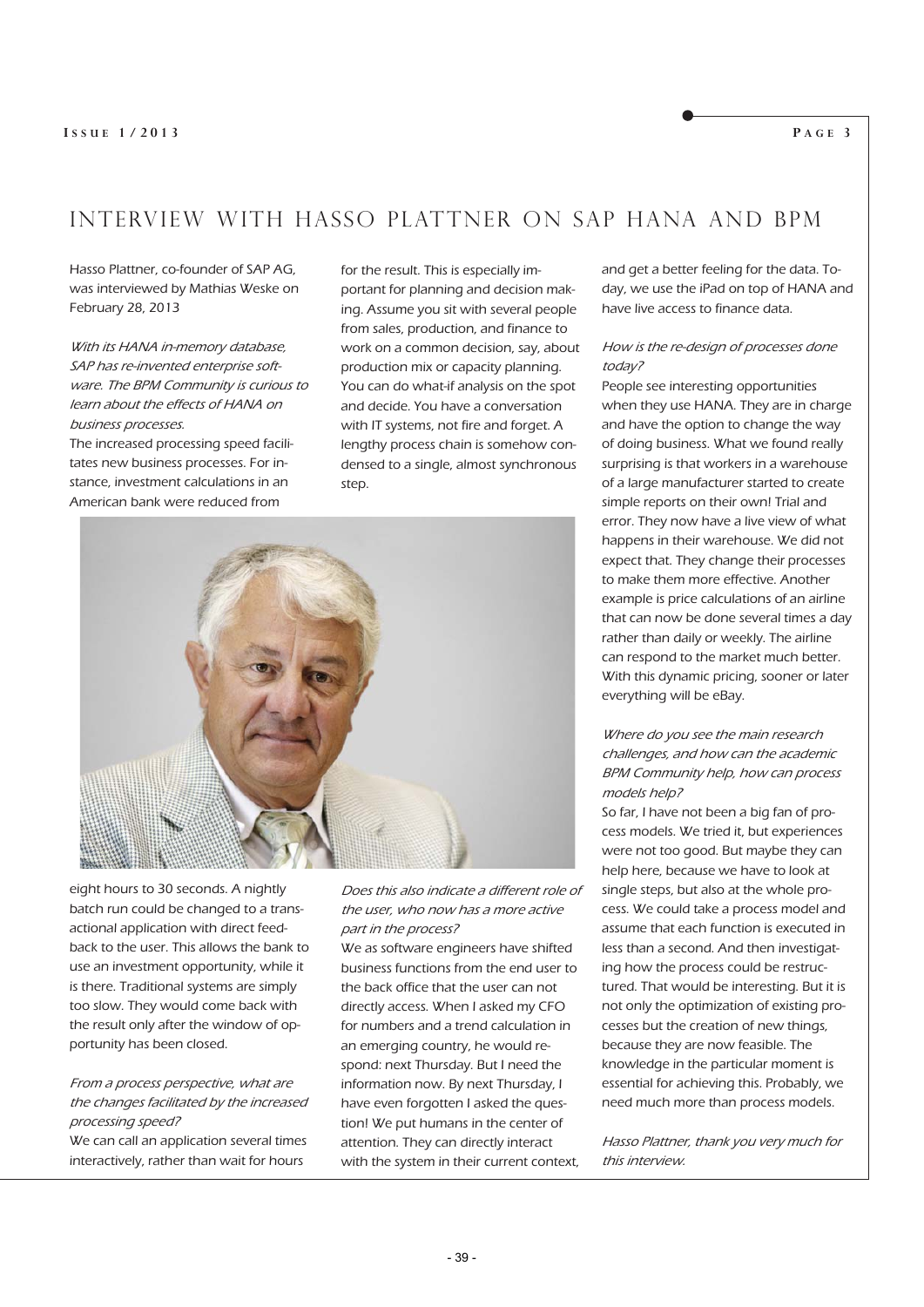## BPM 2013 Workshops

This year the BPM conference will be accompanied by 11 workshops. These are:

- 9th Int. Workshop on Business Process Design (BPD)
- 9th Int. Workshop on Business Process Intelligence (BPI)
- 7th Int. Workshop on Event Driven Process Management (EdBPM)
- 6th Int. Workshop on Business Process Management and Social Software (BPMS2)
- 4th Int. Workshop on Process Model Collections: Management and Reuse (PMC-MR)
- 3rd Int. Workshop on Process Aware Logistic Systems (PALS)
- 2nd Int. Workshop on Security in Business Processes (SBP)
- 2nd Int. Workshop on Data- and Artifact- centric BPM (DAB)
- 2nd Int. Workshop on Theory and Applications of Process Visualisation (TaProVis)
- 1st Int. Workshop on Decision Mining and Modelling for Business Processes (DeMiMoP)
- 1st Int. Workshop on Business Process Management in the Cloud (BPMC)

The workshops will complement the main conference and serve as an extended forum for presenting and discussing on-going research initiatives

and (early) results. They are a nice mixture of both well established as well as novel areas of interest to the BPM community. They engage workshop chairs from 12 countries, 20 universities and 6 research institutes from Europe, Asia, Australia, North and South America.

Information about the workshops will be available on the BPM conference web site (bpm2013.tsinghua.edu.cn). Deadline for workshop paper submissions is 25th May 2013.

> Niels Lohmann, Minseok Song, Petia Wohed (BPM 2013 Workshops Chairs)